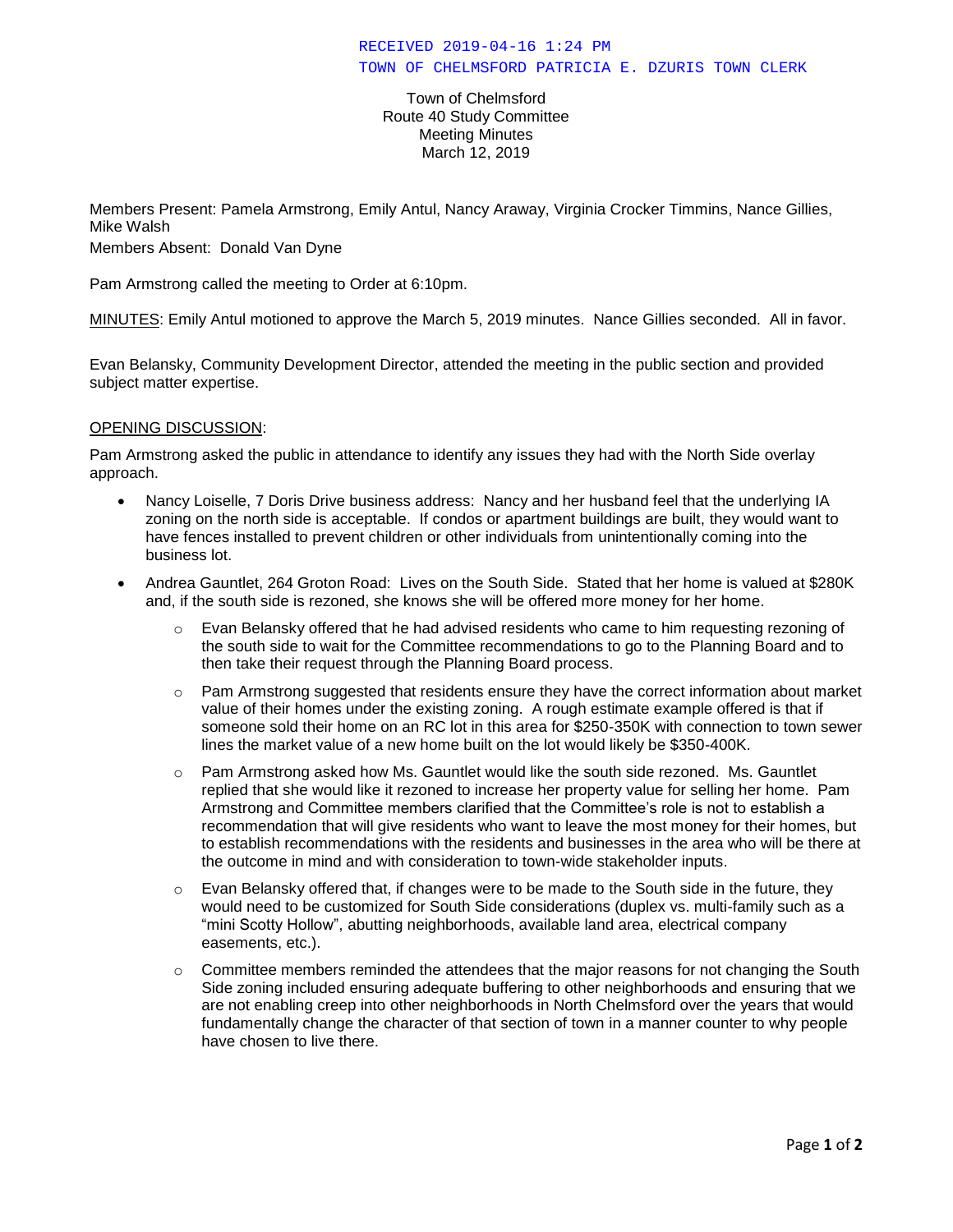#### COMMITTEE DISCUSSION:

The Committee stepped through the current draft of the recommended Overlay. Some major comments not inclusive of the total line-by-line review included:

- Whether the article should be split into multiple articles. One example addressed was to keep the Zoning Area identification separate from the Overly District parameters description. Zoning areas include all the North Side lots.
- Strengthen clarity that when using the Continuing Care Community Overlay District (CCCOD) overlay, no other overlays can be applied.
- Reconciling "Independent Senior Living" (not defined) with "Facilitated and Independent Senior Living" as defined in the by-laws and adjusting specific line items accordingly.
- Moving personal care services to the Special Permit section and removing special permitting of retails stores and services not in support of the Senior population.
- Validating the recommended minimum percentage of area to remain as landscaped green area.
- Removing the minimum height requirement for new construction
- Addressing the setback requirements for buildings 3 stories and 5 stories in height.

#### PUBLIC INPUT SESSION

Doug Gordon, 2798 Rumney Route 25, Rumney NH (wife owns four acres on the south side that are land locked without access roads): Asked what happens to "the gas station" on the south side if the south side is "taken out" of the rezoning. The Committee explained that the south is not being "taken out" of anything, to the Committee's knowledge there was never a gas station under consideration and the south side recommendations were formulated after a review of several options in prior months.

Tammy Arena, 3 Burton Lane: Asked Emily Antul to provide clarification on the recent report made to the Board of Selectmen by the Massachusetts Department of Transportation regarding traffic volumes and routing in North Chelmsford including Ledge Road and Swain Road. More information can be found in the video and meeting minutes for the BOS Meeting on March 11, 2019.

Wenlan Lu, NorthStar Realty: Requested that the committee remove the language about "retail focused on the Senior Population" and leave it as stated with size restrictions and other parameters. The rationale is that defining what retail for the senior population means is not clear. The Committee agreed with Ms. Lu's request.

MEETING ADJOURNMENT: The meeting was adjourned at 8:38pm.

NEXT MEETING: Initially planned April 3, 2019 at 7:00pm during this meeting. Subsequently rescheduled to April 11, 2019. Focus is to review next revision of Overlay language and outline for Final Report.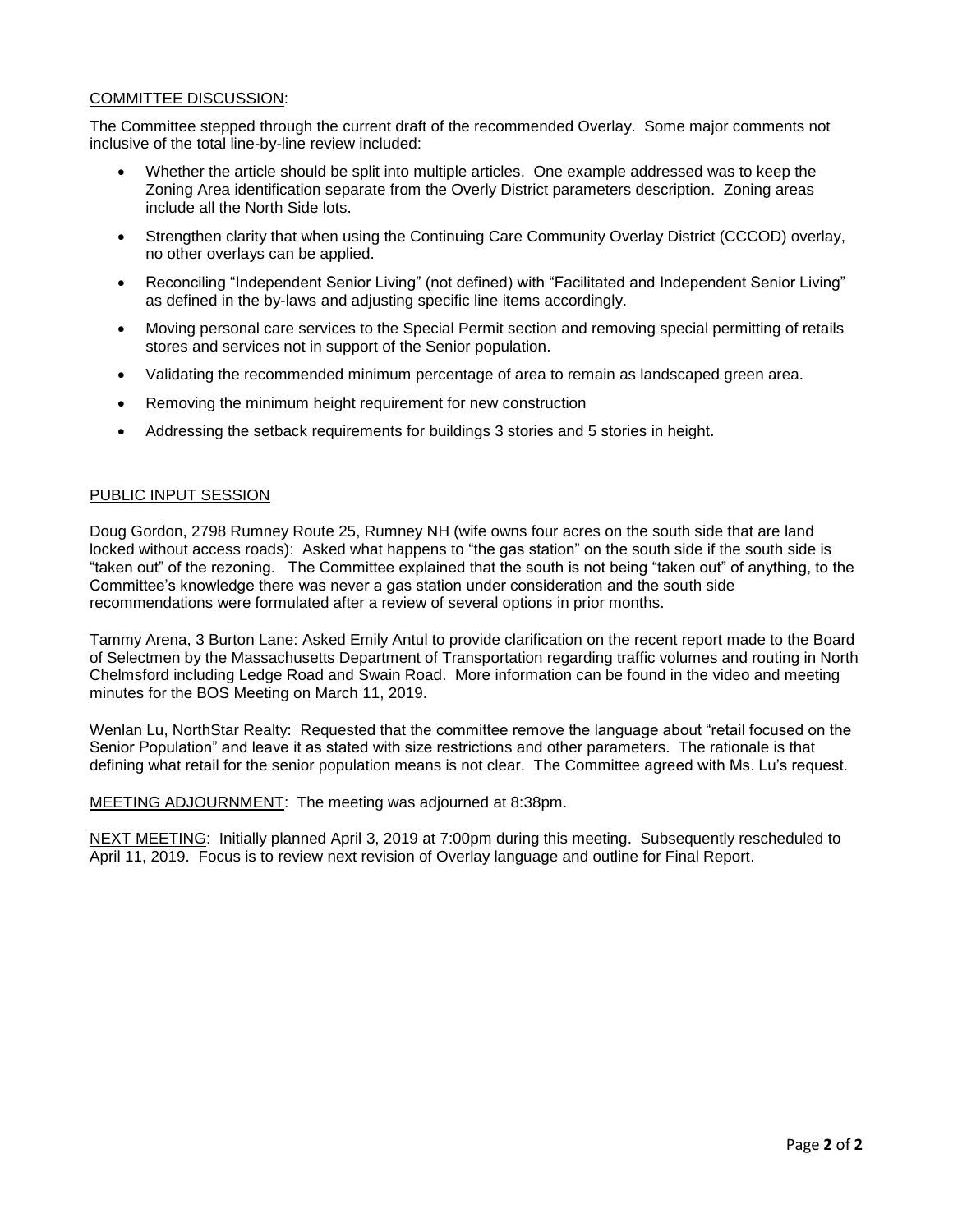RECEIVED 2019-06-10 12:58 PM TOWN OF CHELMSFORD PATRICIA E. DZURIS TOWN CLERK

Route 40 North Side Draft Articles Reviewed at Route 40 Study Committee Meeting on March 12, 2019

#### **Town Meeting Article x – Revise Zoning of Area along Rt. 40**

To revise the zoning of properties directly abutting and north of Rt. 40 and west of Rt. 3, from RC to IA, to include properties identified by Book and Lot as 10-22-1, 16-22-1, 16-22-2, 17-22-1, 17- 22-2, 17-22-3, 17-22-4, 17-22-5, 17-22-6, 17-84-1, 17-84-2, 17-84-3, 18-84-4, 17-84-5, 17-84-6; and apply a new Continuing Care Community Overlay District to the entire Limited Industrial (IA) District thereby created, as follows

#### **Article XXVII –Continuing Care Community Overlay District**

### § 195-148 [Establishment of overlay district](https://www.ecode360.com/32190167#32190174)

The Continuing Care Community Overlay District (CCCOD) addresses changing Town and regional market conditions, specifically the need to provide housing opportunities to the growing population of senior citizens that defines the framework for an Aging-in-Place Community that provides individual and multi-family housing opportunities, facilitated and independent senior living facilities, and graduated healthcare support service, with readily available Personal Care Services.

The CCCOD can be applied as an overlay to any zoning district. Plans submitted under the CCCOD are required to meet these basic requirements and objectives:

### [A.](https://www.ecode360.com/32190169#32190169)

Promotes orderly, effective and quality development and redevelopment;

[B.](https://www.ecode360.com/32190171#32190171)

Provides housing opportunities that will be compatible and complementary with the surrounding area;

### [C.](https://www.ecode360.com/32190172#32190172)

Enhances the aesthetic qualities and characteristics of the area, such as architectural style, streetscape character, open space, connectivity, and overall setting in a manner that protects and enhances the value of surrounding real property; and

### [D.](https://www.ecode360.com/32190173#32190173)

Does not disturb residential neighborhoods or detract from the appearance of the Town and results in the maintenance of a balance and workable relationship between the existing area and use, the new utilization and adjacent residential neighborhoods.

E.

When multiple overlays are applicable to an area, the CCCOD is intended to be used as an alternative to, and not a supplement to, the other overlays.

### § 195-149 [Establishment of overlay district](https://www.ecode360.com/32190167#32190174)

The location and boundaries of this overlay district are hereby established and made part of this bylaw as shown on the Continuing Care Community Overlay District Map, dated mm/dd/yyyy[.\[1\]](https://www.ecode360.com/32190167#ft32190174-1)

#### [\[1\]](https://www.ecode360.com/32190167#ref32190174-1)

Editor's Note: Said map is on file in the Town offices.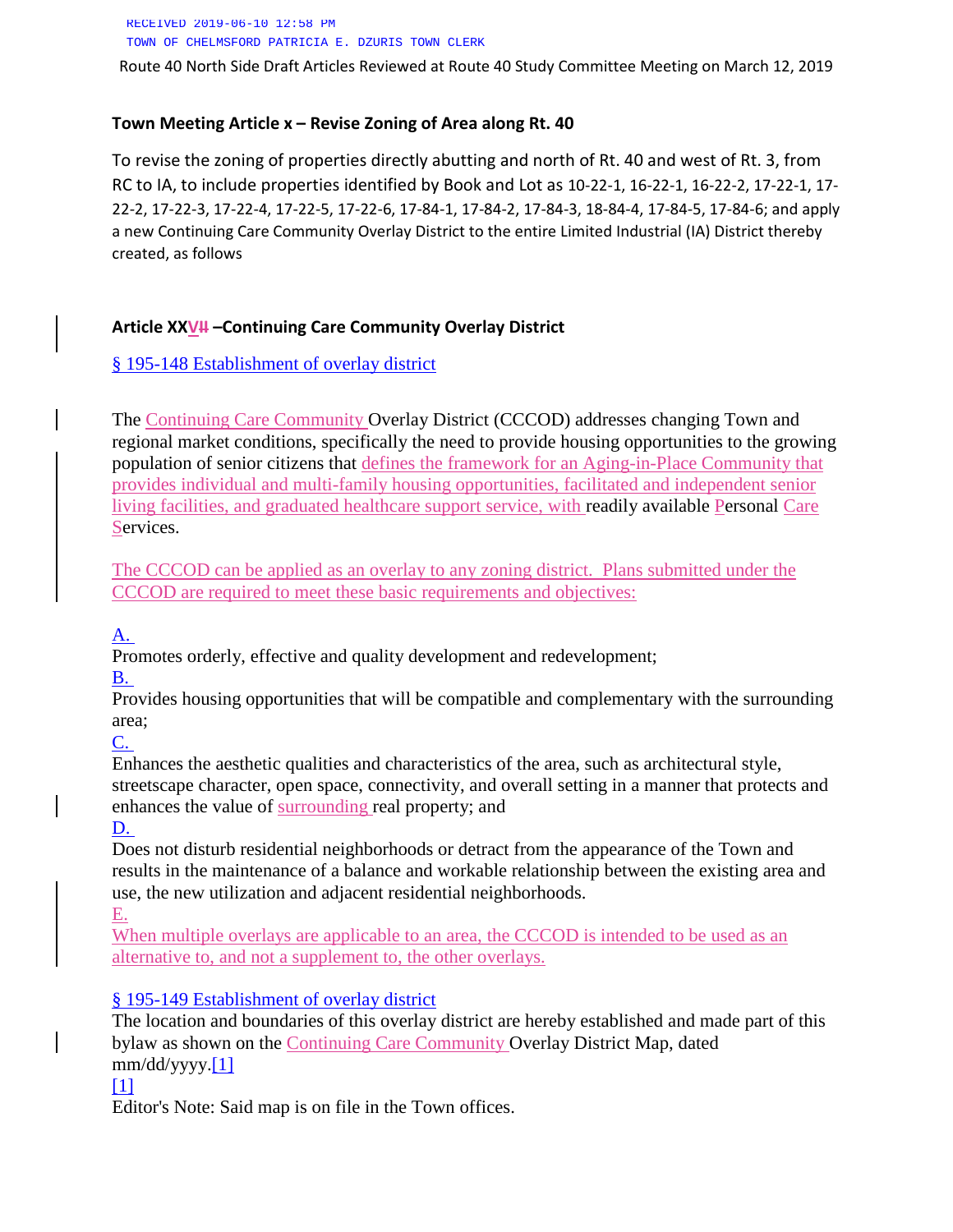# § 195-150 [Use regulations.](https://www.ecode360.com/32190167#32190175)

 $\mathbf{A}$ .

The existing use Regulation Schedule (Chapter [195,](https://www.ecode360.com/29363180#29363180) Attachment 1) shall be applicable within the underlying zoning districts.

[B.](https://www.ecode360.com/32190177#32190177)

Within the overlay the following uses are permitted by right:

[\(1\)](https://www.ecode360.com/32190178#32190178)

Attached and detached Multi-family dwellings limited to Senior occupancy, Independent Senior Living Facilities up to a density of 20 units per acre; Facilitated and independent senior living facilities (iaw Article XVII), and (exempt and nonexempt) Adult Day Care facilities. [\(2\)](https://www.ecode360.com/32190179#32190179)

Nursing/convalescent or rehabilitation homes (excepting drug rehabilitation facilities). [\(3\)](https://www.ecode360.com/32190180#32190180)

Personal Care Services, such as but not restricted to barber, salon, laundry/dry cleaner, financial services agency, and pharmaceutical supplies (single tenant free-standing are not permitted). [\(4\)](https://www.ecode360.com/32190181#32190181)

Restaurants no larger than 3000 sq. ft. (single tenant free-standing and drive-throughs are not permitted)

[\(5\)](https://www.ecode360.com/32190182#32190182)

Pharmacy and Banks; (drive-throughs are permitted, excluding single-tenant freestanding). [\(6\)](https://www.ecode360.com/32190183#32190183)

Medical Offices, Clinics and Centers

(7)

Parking garages / structures as an: accessory use / structure only.

[C.](https://www.ecode360.com/32190187#32190187)

The following are permitted by special permit:

[\(1\)](https://www.ecode360.com/32190188#32190188)

Two-family and Multifamily housing when provided as part of an Aging-in-Place Community. (2)

General Multifamily housing compliant with Article XII Multifamily Housing, sections 195-59, 195-61through 195-63 and Article XXIII Inclusionary Housing Bylaw.

(3)

Retail stores and services not focused on support ofsales to the Senior population, under 1500 sq. ft., excepting free-standing units..

[\(34\)](https://www.ecode360.com/32190190#32190190)

Reduction of residential unit size in multifamily housing dwellings limited to Senior Citizen (over 55) occupancy, below the limits established in ss 195-113 Residential Uses.

(45)

Buildings that exceed the height of the underlying zoning district, as provided for in ss195-151. (56)

Senior Multifamily housing and Independent Senior Living Facility density in excess of 20 units per acre, subject to ss 195-63 Density Bonus for affordable housing, excepting that in the CCCOD, one unit for each 5 units set aside may be permitted.

(67)